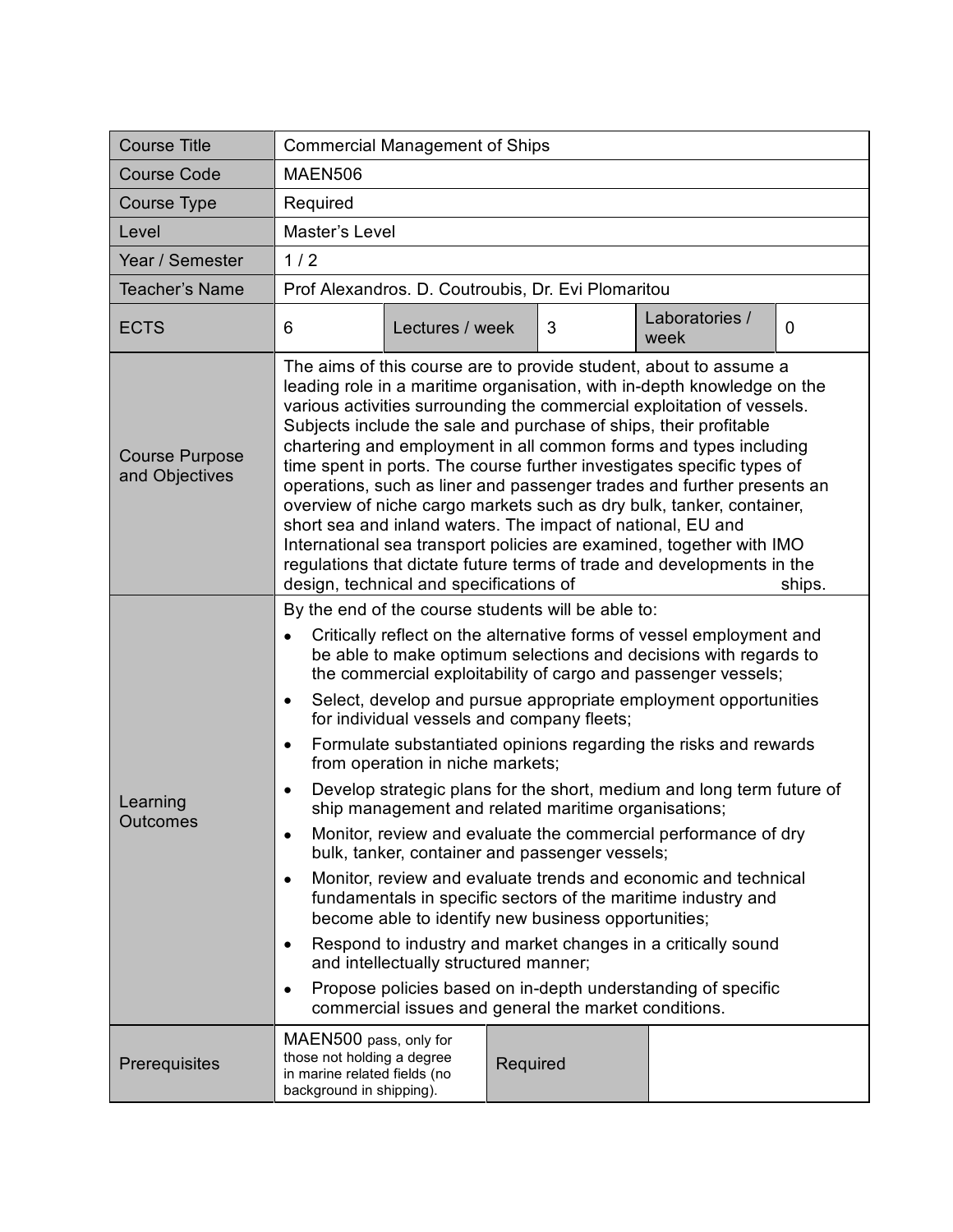|                       | Chartering:                                                             |  |  |
|-----------------------|-------------------------------------------------------------------------|--|--|
|                       | Role of brokers and intermediaries<br>$\circ$                           |  |  |
|                       | Vessel description, Chartering and trading terminology;<br>$\circ$      |  |  |
|                       | Voyage, time, bareboat and tanker chartering;<br>$\circ$                |  |  |
|                       | Contracts of affreightment;<br>$\circ$                                  |  |  |
|                       | Disputes and arbitration.<br>$\circ$                                    |  |  |
|                       | Voyage estimates:                                                       |  |  |
|                       | Calculating cargo capacity and voyage time;<br>$\circ$                  |  |  |
|                       | Estimating time in port;<br>$\circ$                                     |  |  |
|                       | Bunker calculations;<br>$\Omega$                                        |  |  |
|                       | Dry cargo and tanker voyage estimates and voyage results;<br>$\circ$    |  |  |
|                       | Other voyage costs.<br>$\circ$                                          |  |  |
|                       | Laytime Calculations:                                                   |  |  |
|                       | Role of agents and statements of facts;<br>$\circ$                      |  |  |
|                       | Time counting and stoppages;<br>$\circ$                                 |  |  |
|                       | Voyage completion;<br>$\circ$                                           |  |  |
|                       | Laytime statements: demurrage/dispatch.<br>$\circ$                      |  |  |
|                       | Sale & Purchase:                                                        |  |  |
| <b>Course Content</b> | Negotiation procedures and model contracts;<br>$\circ$                  |  |  |
|                       | Role of surveyors and Classification societies;<br>$\circ$              |  |  |
|                       | Spares, BOB, LOB, supplies and provisions;<br>$\circ$                   |  |  |
|                       | Taking delivery;<br>$\circ$                                             |  |  |
|                       | Auctions and Disputes.<br>$\circ$                                       |  |  |
|                       | Dry Dry-docking contractual agreements and procedures                   |  |  |
|                       | <b>Controlling Quality;</b><br>$\circ$                                  |  |  |
|                       | Cost and Risk;<br>$\circ$                                               |  |  |
|                       | General                                                                 |  |  |
|                       | Financial Planning;<br>$\circ$                                          |  |  |
|                       | Communications and IT in the maritime industry;<br>O                    |  |  |
|                       | Issues of liner shipping;<br>$\circ$                                    |  |  |
|                       | Issues in passenger shipping;<br>$\circ$                                |  |  |
|                       | Shipping markets and shipping cycles;<br>$\circ$                        |  |  |
|                       | Dry bulk, container and tanker markets;<br>$\circ$                      |  |  |
|                       | Short sea shipping;<br>$\circ$                                          |  |  |
|                       | Scrapping;<br>$\circ$                                                   |  |  |
|                       | EU Transport Policy; Paris MOU; World Trade;<br>$\circ$                 |  |  |
| Teaching              | Lectures will provide a conceptual framework of all key areas. Students |  |  |
| Methodology           | will work individually and in groups for their assignments              |  |  |
| Bibliography          | <b>Text Books</b>                                                       |  |  |